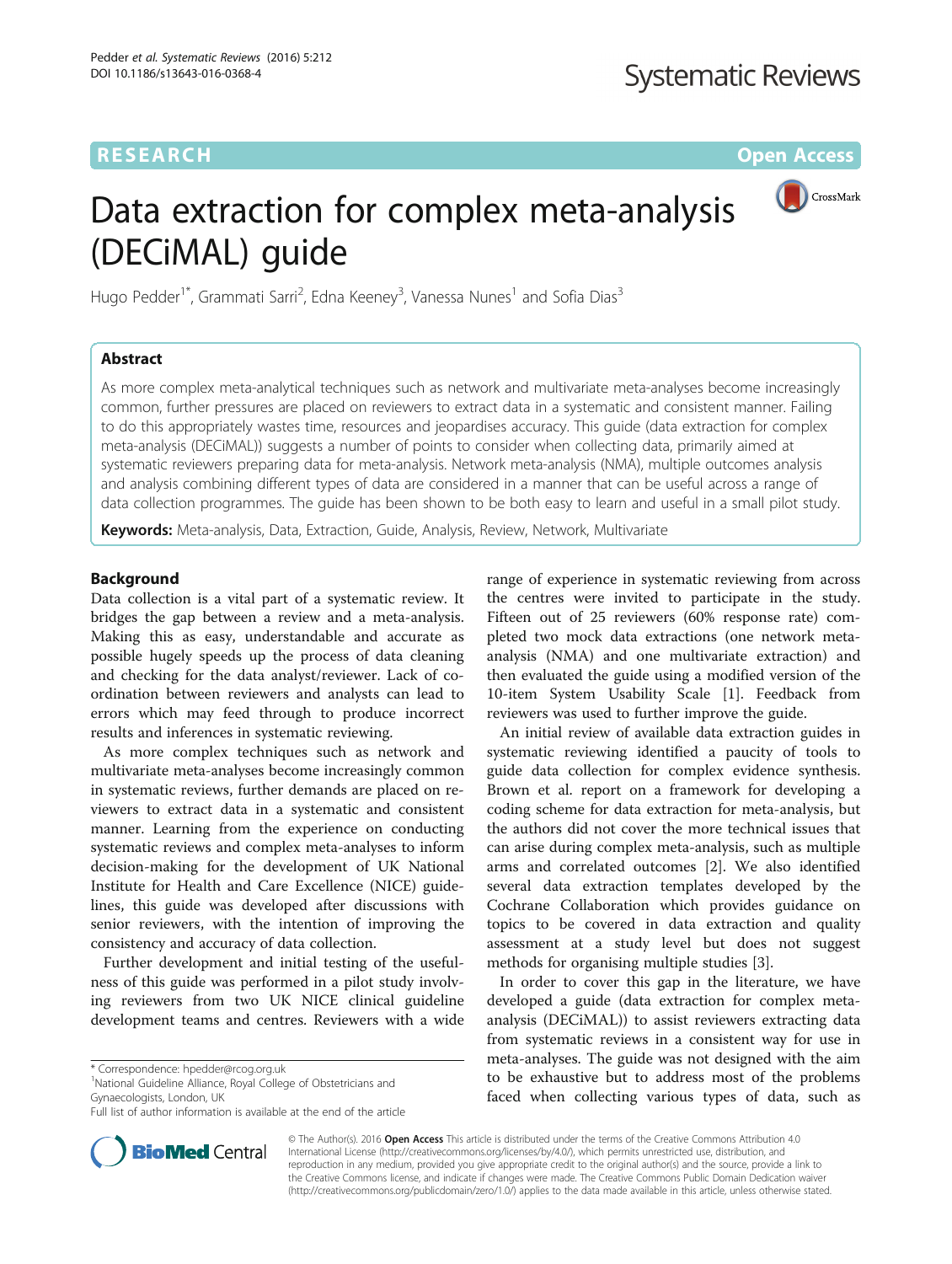time-to-event, binary or continuous, for complex analyses such as NMA and multivariate meta-analyses. Since it is much easier to identify and correct data collection issues before all data are collected, this guide aims to raise early awareness of these issues so that they can be discussed and addressed from the outset of the process.

This guide is intended to assist reviewers only with the data extraction aspects of meta-analysis. It does not provide instructions on statistical techniques of meta-analysis in systematic reviews, such as handling of missing data or converting summary statistics, as reviewing them is not the aim of this paper. It also is intended to assist only with data extraction for aggregate data meta-analyses, as methods will differ for individual patient data meta-analyses.

Many different database programmes are available for managing data. Microsoft Excel or Microsoft Access are often used for smaller datasets, whilst more specific statistical software, such as STATA or R, may be used for larger projects which require more complex data manipulation. Some software will have inbuilt functions that restrict input to certain types of data, such as string or numerical, depending on how each variable has been pre-specified. For instance, programmes such as Review Manager already have built-in functions to address many of the issues discussed in this guide, though as a result, the procedures for analysis are more limited.

The points suggested here will be relevant for almost any software that is used for data collection, provided they can be visualised in the format of rows of observations (studies in this case) and columns of variables.

The guide is structured as follows:

• The "[Background](#page-0-0)" section contains information on data extraction for different types of analysis Suggestions 1–4 apply mainly to data collection

for network meta-analysis Suggestions 5–6 describe issues with data collection involving multiple outcomes which may inform a multivariate meta-analysis

- The "[Discussion](#page-4-0)" section contains information on data extraction for different types of data Suggestions 7–14 describe ways of collecting data of different types, such as time-to-event data or relative effect data
- The "[Conclusions](#page-5-0)" section contains general information on data extraction

Suggestions 15–27 make some general points reviewers should be aware of, regardless of the type of data or meta-analysis their data collection will inform.

• Additional file [1](#page-5-0) is an Excel workbook containing five worksheets:

One study per row (arm): example data extraction for a meta-analysis of arm-based (absolute) data in the one study per row format

One study per row (relative): example data extraction for a meta-analysis of relative data in the one study per row format

Rate data: example data extraction for a meta-analysis of rate data in the one study per row format

Diagnostic test accuracy: example data extraction for a diagnostic test accuracy meta-analysis

Codebook: example of a glossary worksheet to demonstrate the coding of different variables in a data extraction

#### DECiMAL guide

#### Data extraction for different types of analysis

#### Network meta-analysis

- 1. When collecting data for a network meta-analysis (NMA), always note in a separate numerical column how many arms the trial had.
	- 1.1.Also (in another column) note the arm number that the observation/row in the database refers to and keep these consistent when collecting data with multiple outcomes or at multiple time points (e.g. keep placebo in arm 1 for all outcomes).
- 2. Decide on a sensible treatment numbering and classification in advance. This will help with correctly numbering the arms when extracting data. By ensuring that the highest numbered treatment is always compared to the lowest, the effect estimates will be consistent (Additional file [1](#page-5-0) — Codebook).
- 3. Different combinations or doses of interventions can be added as separate treatments, with separate numbers/classifications to distinguish between them, depending on how the protocol specifies these should be analysed.
- 4. A one study per row format can be useful to prevent duplication of study ID, treatments, numbers randomised and other characteristics (e.g. risk of bias), provided the data are not too complex.
	- 4.1. Multiple outcomes and time points can be collected onto the same row in new columns (though this can become cumbersome with many time points and outcomes).
- 5. It can be easier to collect arm-based (absolute) data on one worksheet and relative data on a different worksheet, since they will require different columns and different analysis approaches (Additional file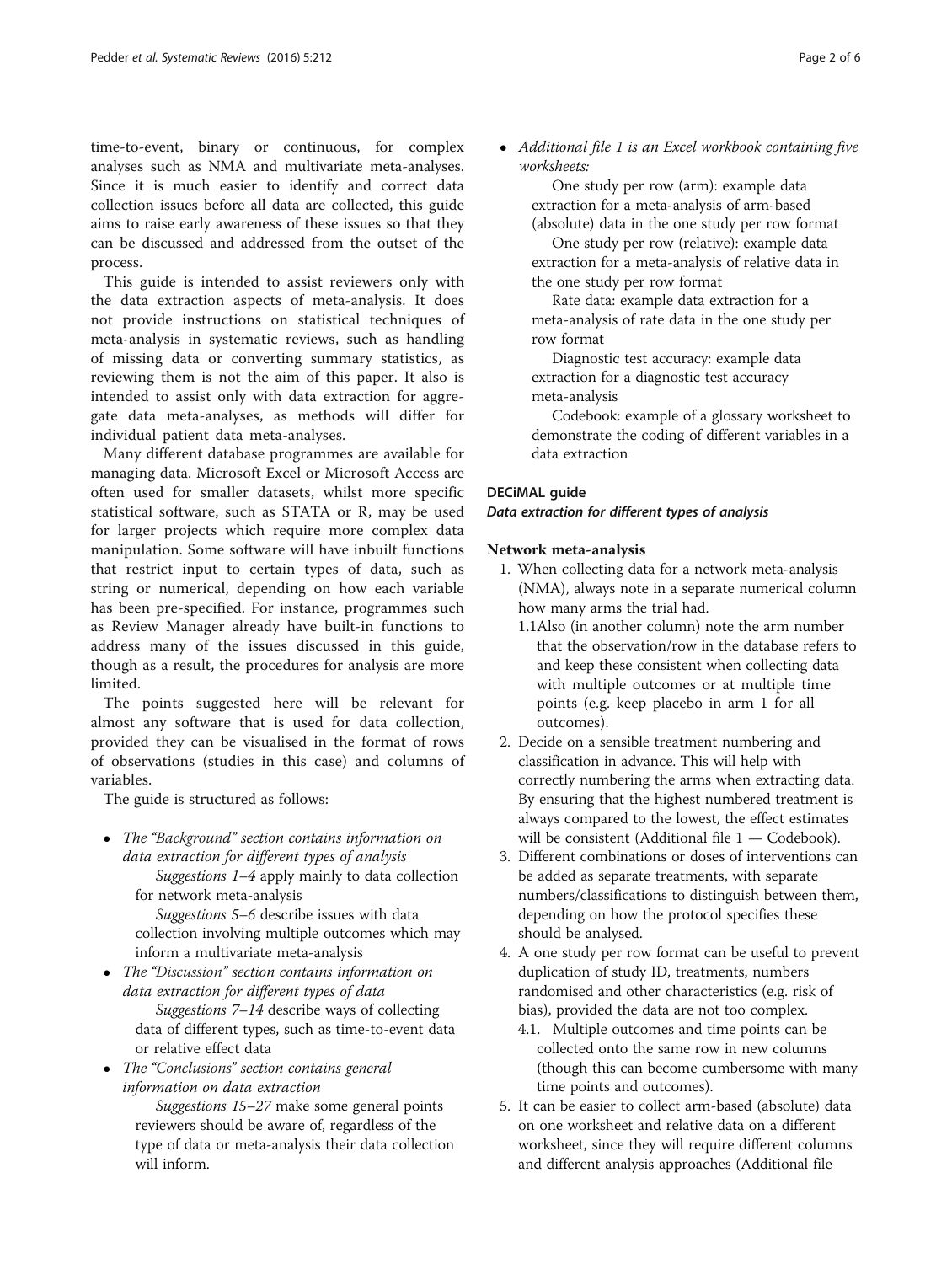[1](#page-5-0)—One study per row (arm) and One study per row (relative)).

- 5.1. For relative effects, extra columns will be needed to clarify which treatment is being compared to which. Care should be taken to identify which treatment is the "comparator" and which is the "experimental" (see Suggestion 19).
- 5.2. When extracting relative effects for ratio outcomes, these should be extracted on the natural-logarithm scale (e.g. log-hazard ratios) with their standard errors.

#### Multiple outcomes and multivariate meta-analysis

- 5. These can either be collected with a separate row for each outcome, or (preferably) in the one study per row format, with an additional set of columns for each additional outcome (Additional file [1](#page-5-0)—One study per row (arm) and one study per row (relative)).
- 6. Multiple time points can be extracted similarly to multiple outcomes, with each time point from the same study extracted as either a separate row or in the one study per row format.
- 7. Joint distributions may be reported in some studies—this is where the number of patients with each outcome is reported for each level of another outcome.
	- 7.1. For instance, "gestational age" and "mode of birth" are reported as outcomes. Their joint distribution can be obtained if gestational age is reported separately for each mode of birth (e.g. vaginal: mean = 39.5 weeks, SD = 5 weeks; caesarean: mean =  $40.7$  weeks, SD =  $4.7$  weeks).
	- 7.2. If data for joint distributions are reported, then a simple note that this is the case should be written consistently in a notes column, as this information can be used for multivariate metaanalysis or for health economic modelling (Additional file  $1 1 -$  Rate data). The full data can then be extracted more easily at a later date when and if it is needed.
	- 7.3. Diagnostic accuracy studies should be analysed using a multivariate approach to account for the correlation between sensitivity and specificity. The numbers of true positives, false positives, true negatives and false negatives should be extracted into separate columns for each study (Additional file [1](#page-5-0) — Diagnostic test accuracy). Care must be taken to ensure which is the reference and which the index test.
		- 7.3.1.Where  $2 \times 2$  tables of true positives, false positives, true negative and false negatives are not reported in the original studies, these can be calculated from sensitivity and specificity

providing the overall number of participants and the total number of participants that tested positive on either the index or the reference test are available.

# Data extraction for different types of data

#### Time-to-event data (e.g. recurrence of cancer)

- 7. Hazard ratios and their measure of uncertainty should always be collected where available.
- 8. It should be noted if Kaplan-Meier plots or life tables are reported (add a new column to indicate if a study reports this), as methods are available to reconstruct individual participant data from these.

# Rate data (e.g. frequency of migraine episodes)

- 9. When rates are reported, the total number of person-years at risk should also be collected (Additional file [1](#page-5-0)—Rate data).
- 10. If this is not available, then the average length of follow-up and the total number of patients at the end of the study should be collected instead, as these can be used to approximate the total person-years (by making some extra assumptions).
- 11. Sometimes, rate data are reported either as the number of first events or the total number of events, in a given time period. It is important to distinguish between these as they may need to be modelled separately. This can be done by having separate columns to collect each type of data (usually the most appropriate option), or by including a column which states which data type it is.

# Binary and categorical variables (Additional file [1](#page-5-0) – One study per row (arm))

- 12. If you are dealing with binary responses, it is normally easier to use numbers than letters or text (Additional file [1](#page-5-0)—One study per row (arm)).
	- 12.1. For yes/no responses, use 1 for yes and 0 for no.
	- 12.2. For other responses that do not have a clear response direction, use 1 and 2 and state (in the variable name in the first row or in a glossary worksheet) which number corresponds to which category—e.g. age\_strata ( $1 \leq 55$  years,  $2 \geq$ 55 years) (Additional file [1](#page-5-0)—One study per row (arm): stroketype variable).
		- 12.2.1. We leave the choice of whether to use a glossary worksheet/codebook (Additional file [1](#page-5-0) — Codebook) or to refer to the code within the variable name itself (Additional file [1](#page-5-0) — Diagnostic test accuracy) up to the individual reviewer. Longer but more detailed
			- variable names will help with data extraction but can create difficulties during data analysis.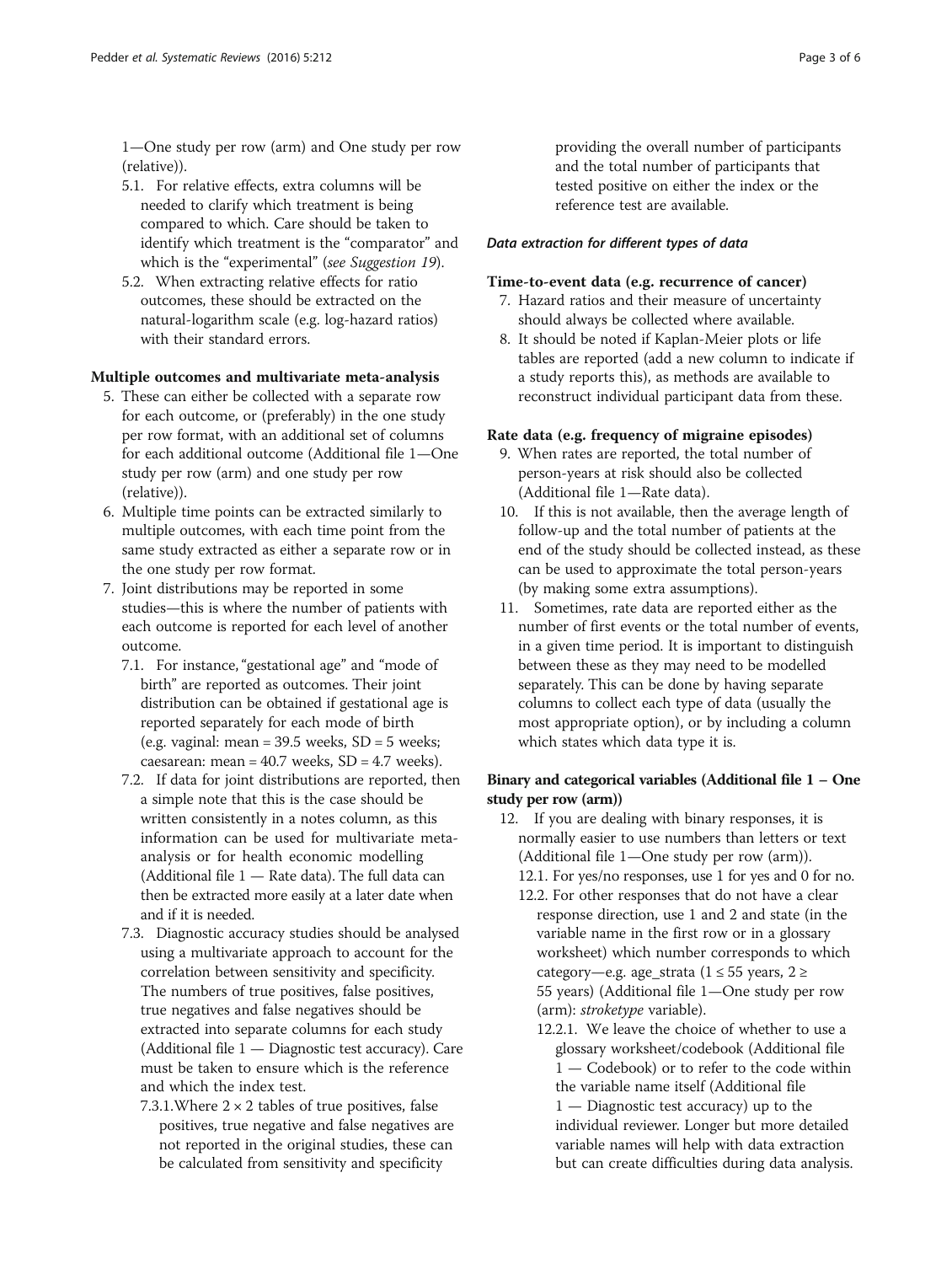- 12.2.2. A further alternative is to add an additional row below the variable name to hold the short code for that variable. This row can be hidden during data extraction or analysis if desired.
- 12.3. Both numbers of patients randomised and those that complete the trial should be extracted, along with the numbers that discontinued treatment grouped by the reason for discontinuation (e.g. due to adverse events) (Additional file  $1 1 -$ One outcome per row (arm): disc and discAE variables). These numbers can be useful for dealing with missing data, for example using sensitivity analyses.

#### Continuous and ordinal variables

- 13. When working with mean differences, both final values and change from baseline in primary studies can be combined if baselines within a trial are equal (as they should be in a randomised trial). Treatment differences should be the same irrespective of which measure is reported. However, change from baseline is preferable to final values if both are reported in a study. Baseline values should also be extracted if available (Additional file [1](#page-5-0)—One study per row (relative)).
	- 13.1. For example, one study may report mean change from baseline for systolic blood pressure in both the active and reference group (active = −5 mmHg from baseline, reference = −1 mmHg from baseline). This can be metaanalysed directly with a study that only reports mean final systolic blood pressure values in each group (active = 118 mmHg, reference = 124 mmHg), provided that the baselines are equal, as the treatment difference will be the same (mean difference for change from baseline = −5 − −1 = −4 mmHg, mean difference for final values  $= 118 - 124 = -6$  mmHg).
- 14. Keep units consistent
	- 14.1. Ideally choose a consistent unit to report all instances of a particular variable (e.g. months, mg/day).
	- 14.2. If many different units are reported and it feels like a lot of effort to constantly work out a consistent unit, do not waste too much time doing this  $-$  it is easy to do afterwards when analysing the data. Simply make a new column alongside the variable and state the units for each number (Additional file [1](#page-5-0) — Rate data: dose and *dose unit* variables)
	- 14.3. Similarly, this type of coding can be used if there are multiple scales for one outcome (e.g.

pain, anxiety) (Additional file [1](#page-5-0) — One study per row (relative): scale variable)

#### General points

- 15. Ask questions
	- 15.1. If unsure about how a particular variable should be entered into a spreadsheet, ask the data analyst the format they would like it in.
	- 15.2. It is much easier to be able to identify and correct an issue before all the data are collected than to try to change it afterwards.
- 16. Be consistent
	- 16.1. The most important thing when collecting data is to be consistent about how outcomes are entered into a spreadsheet.
	- 16.2. Keep data entries in the same case (lower case is easiest for everyone…do not worry about it looking less pretty).
	- 16.3. Preferably choose text items from a pre-specified list that you can programme into the software you are using.
- 17.Use short abbreviations for naming variables, and record these in a glossary page
	- 17.1. Use easily recognisable abbreviations where possible (e.g."L95" for lower 95% CI or "narm" for the number of treatment arms in a study).
	- 17.2. A separate worksheet in the file can then be used as a glossary page for the column/variable names, indicating what each abbreviation means and what each code in the column/variable represents (e.g. for treatment classification numbers;  $1 =$  placebo,  $2 =$  nifedipine,  $3 =$  ritodrine) (Additional file [1](#page-5-0) — Codebook).
- 18. Record study and participant characteristics that could help explain between-study heterogeneity 18.1. These can be added in additional columns
	- where necessary and should ideally be specified a priori in a review protocol.
- 19. Do not leave blank cells
	- 19.1. If a value is not reported, use "NR", rather than leaving a cell blank; otherwise, it is not clear if the value is not reported in the study or if you forgot to write it down.
	- 19.2. If a value is not applicable for a particular study, write "NA".
	- 19.3. If possible, set up your data collection form so that no blank cells are allowed.
- 20. Do not include a space before or after a cell value 20.1. Ensure that each time a value is entered into a cell, there are no blank spaces before or after the value. This is important as any studies that contain values with blank spaces may be excluded when importing data to other software.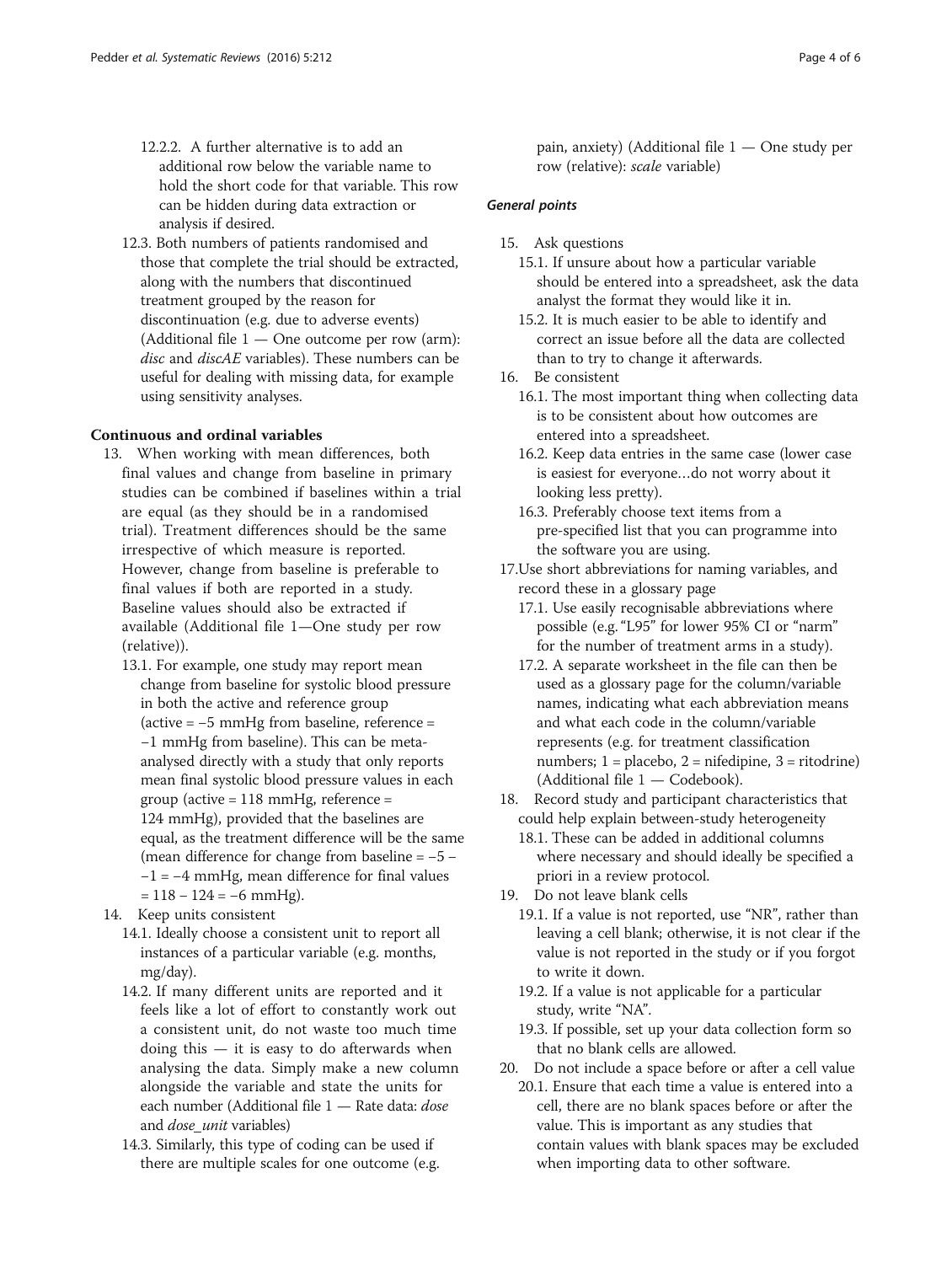- <span id="page-4-0"></span>21. Consider the direction of effect
	- 21.1. When entering effect measures, consider which treatment is the numerator (active treatment) and which is the denominator (reference treatment) in ratio measures, or which treatment is subtracted from which in difference measures.
		- 21.1.1. In placebo-controlled trials, this should be obvious, but if one drug is compared to another, the direction may be different to what you expect.
		- 21.1.2. When extracting relative effects (e.g. hazard ratios, odds ratios, mean differences), it is easier to always use the treatment with the highest treatment classification number (see 17.2) as the active treatment (Additional file [1](#page-5-0) — Codebook).
	- 21.2. Take care when extracting "reduction" or "increase" outcomes as sometimes a reduction of e.g. 3.2 units may be reported as "–3.2" or as "reduction of 3.2". The correct sign needs to be extracted and kept consistent across primary studies. If in doubt double-check tables and text to ensure the direction is correctly extracted.
- 22. Avoid mixing words ("string") and numbers ("numerical") in the same cell unless absolutely necessary
	- 22.1. This includes putting commas in numbers (e.g. write 10000 rather than 10,000)
	- 22.2. If you want to annotate a particular numerical value or study you have entered, add the annotation in a new column alongside the existing variable (Additional file [1](#page-5-0) — Rate data: notes variable)
- 23. Avoid colour coding
	- 23.1. It is usually not possible to import data into statistical programs based on colour coding. Therefore, it is usually more useful to add an additional notes column to identify a particular row of data.
- 24. Consistency when working with others
- 24.1. If working with another reviewer to extract data into the same spreadsheet, ensure that you know exactly how they have coded their variables, so as to keep responses consistent. This can be achieved by working using the same glossary/code book for reference, which should ideally be prepared before the data extraction, based on the review protocol.
	- 24.2. If unsure, ask the other reviewer how they may have dealt with a particular study/outcome.
- 25. Keep text cells to a minimum
- 25.1. Avoid text where numbers or a classification code could be used instead (see Suggestion  $11$  – Binary variables).
- 25.2. If text cells must be used, then it is better to pre-define all possible values and select them from a list rather than free-typing them each time (which could lead to errors).
- 26. Uncertainty and variability
	- 26.1. Report SEs, SDs, and 95% confidence limits in separate columns.
	- 26.2. If none of these are available, report a  $p$  value if its exact value is given ( $p = 0.024$  rather than  $p < 0.05$ ) and add a variable to note which statistical test the  $p$  value is based on (e.g.  $t$  test, log-rank test). These can be used to calculate variability in some circumstances.
- 27. Data checking for accuracy
	- 27.1. A proportion of the data extraction (ideally 100%) should be repeated by a second reviewer, or at least a random check of the extraction should be performed. What proportion you choose for duplicate extraction or checking depends on time/resource constraints, but this step is very important for quality assurance.

# **Discussion**

Although there are previous examples of guides and forms available for evidence synthesis [[2](#page-5-0), [3](#page-5-0)], these are aimed more at those wishing to perform data extractions for standard pairwise meta-analyses. Currently, no such guide exists for more complex evidence synthesis techniques, such as NMA or multivariate meta-analyses, which often require larger and more complex data extractions.

The DECiMAL guide aims to address this by providing a series of relevant suggestions for how to improve data extraction for complex meta-analysis, supporting the suggestions for how to extract different types of data with several different examples. It is intended to help support reviewers when embarking on a complex meta-analysis and to prepare them in advance for situations they might encounter during data extraction that might lead to inconsistency in the way results are extracted and coded. It does not provide advice on good statistical practice but suggests steps to ensure that sufficient information is extracted to allow any type of analysis (e.g. missing data using either complete case analysis or imputation).

Results from the pilot study showed that the guide was both easy to learn and useful, though the type and format of data to be extracted can add complications when developing a data extraction template. Reviewers found that whilst the DECiMAL guide gave them useful advice in a form that was easy to refer to whilst working, starting a complex data extraction without support from someone with experience was challenging, and the guide could not be a replacement for technical expertise.